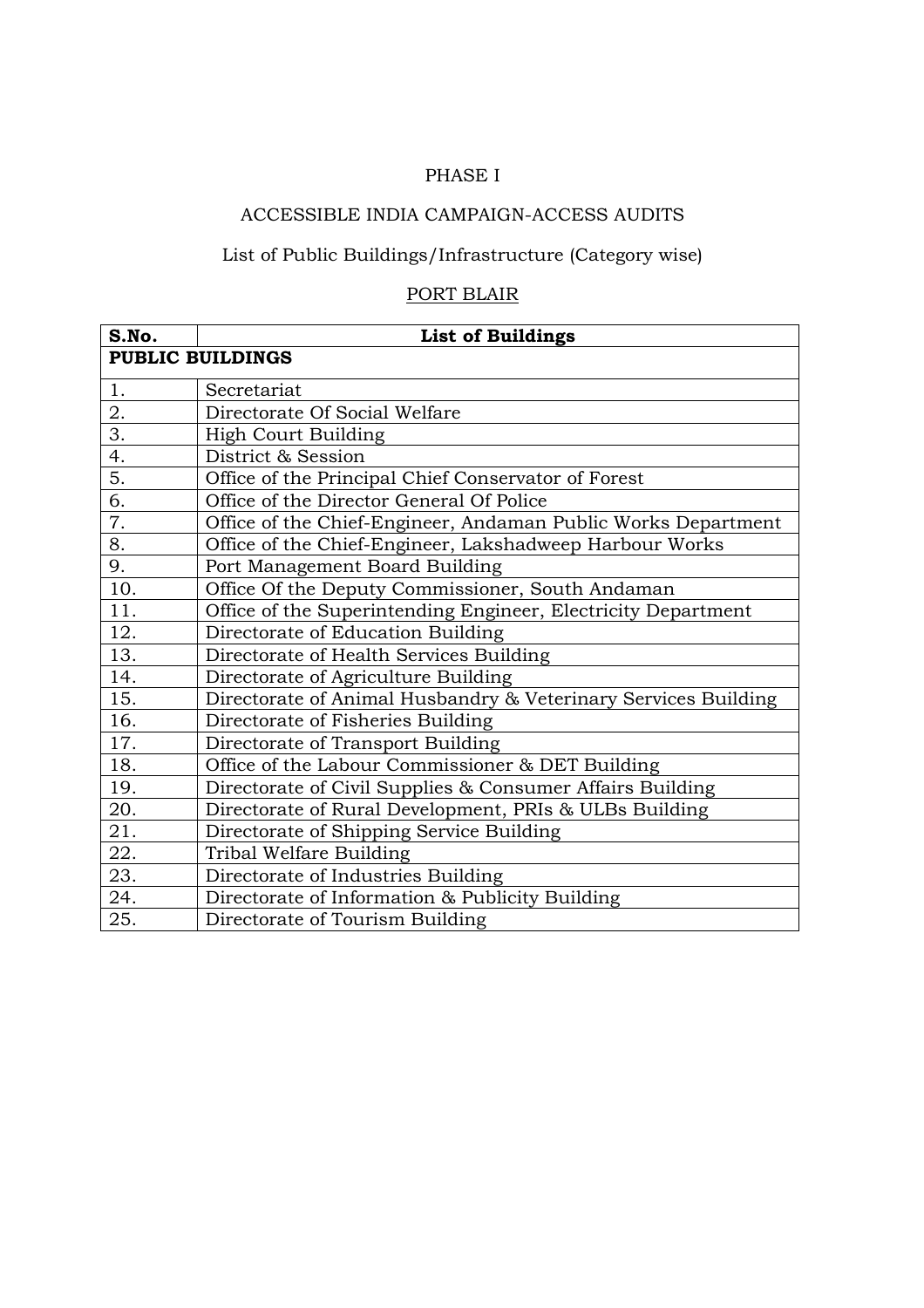## List of Buildings Audited

# $(Phase - 1)$

| 5.No.          | <b>Details of Building</b>                                          |
|----------------|---------------------------------------------------------------------|
| 1              | Govt. Model Sr. Sec. School, Port Blair, South Andaman              |
| 2              | Govt. Girls Sr. Sec. School, Port Biair, South Andaman              |
| 3              | Govt. Boys Sr. Sec. School, Middle Point, Port Blair, South Andaman |
| 4              | Govt, Rabindra Bangla Vidhyalaya, port Blair, South Andaman         |
| 5              | Govt. Sr. Sec. School (Tamil Medium, Haddo), Port Blair, South      |
|                | Andaman                                                             |
| 6              | Govt. Sr. Sec. School, School Line, Port Blair, South Andaman       |
| 7              | Govt. Sec. School, Junglighat, Port Blair, South Andaman            |
| 3              | Govt, Sr. Sec. School, Garacharma, Port Blair, South Andaman        |
| 9              | One Stop Centre, Port Blair, South Andaman                          |
| 10             | Abhyudaya Complex, Port Blair, South Andaman                        |
| $\mathfrak{t}$ | Vocational cum Rehabilitation Centre, Port Blair, South Andaman     |
| 12             | Tagore B.Ed. College, Port Blair, South Andaman                     |
| 13             | DBRAIT College, Port Biair, South Andaman                           |
| 14             | DBRAIT Auditorium, Port Blair, South Andaman                        |
| 15             | Jawahar Nehru Rajkiya Mahavidhyalaya, Port Blair, South Andaman     |
| 16             | Andaman & Nicobar (ANCOL), Port Blair, South Andaman                |
| 17             | Andaman & Nicobar Tribal Research Institute                         |
| 18             | Van Sadan, Haddo, Port Blair, South Andaman                         |
| 19             | National Information Centre, Port Blair, Andaman                    |
| 20             | Municipal (PBMC), Port Blair, South Andaman                         |
| 21             | ANIIDCO Building, Port Blair, South Andaman                         |
| 22             | Prayas Building, Port Blair, South Andaman                          |
| 23             | Industrial Training Institute, Port Blair, South Andaman            |
| 24             | Ambedkar Auditorium, port Blair, South Andaman                      |
| 25             | AYUSH, Junglighat, Port Blair, South Andaman                        |

gyssi